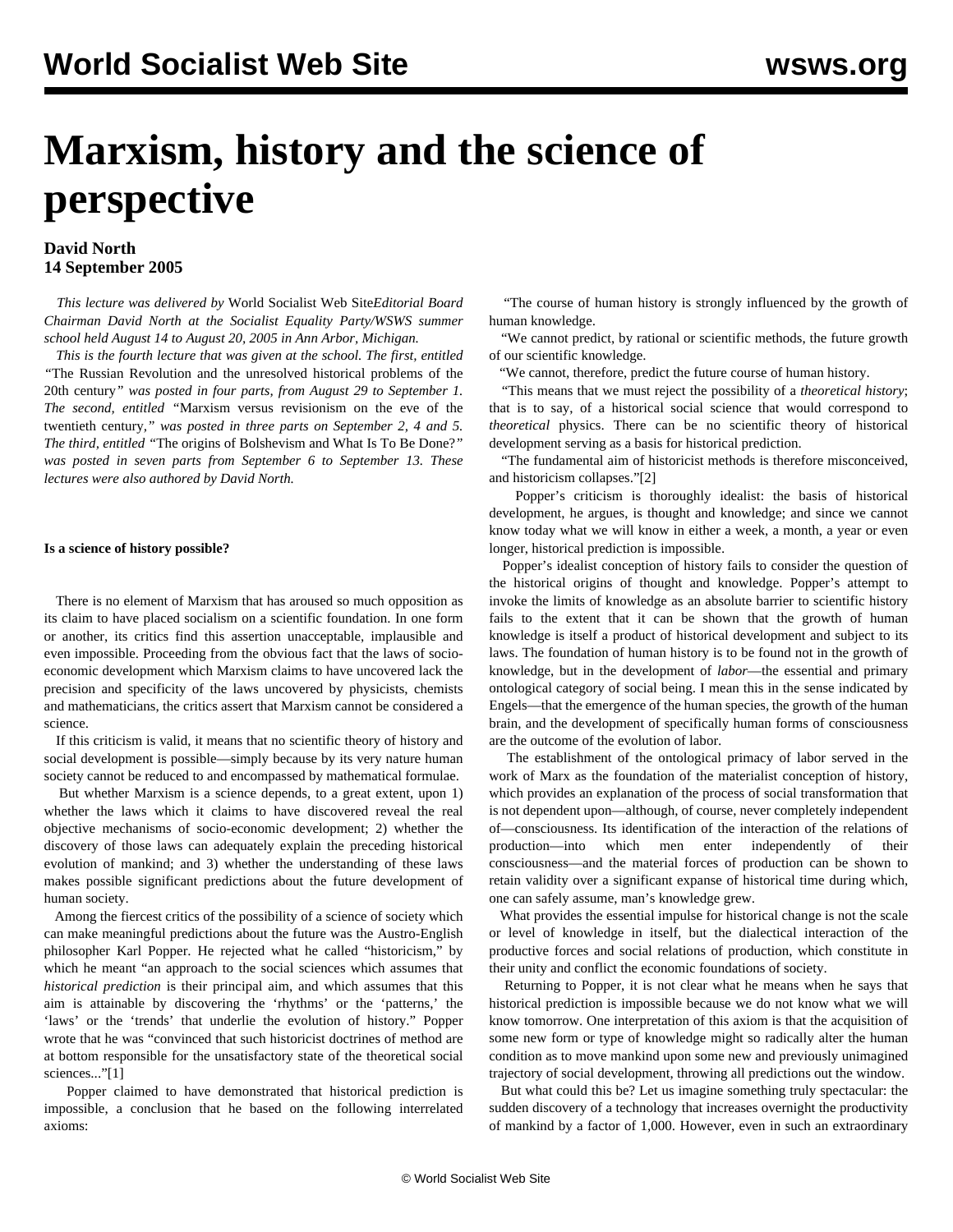case, the theoretical framework of Marxism would not be obliterated. The hitherto unimaginable growth in the power of the productive forces would in some massive way impact upon the existing property relations. Moreover, as always under capitalism, the uses and impact of the advances in knowledge and technique would be conditioned by the needs and interests of the capitalist market.

 Let us consider another possible meaning of Popper's axiom: that new knowledge will invalidate historical materialism as a theory of man's socio-economic development. If we admit the possibility that the subsequent growth of knowledge will demonstrate the inadequacy of historical materialism, that would imply that it had been superseded by a theory which made possible a more profound insight into the nature of historical development. If this new theory were to demonstrate that Marx's emphasis on the socio-economic foundations of society was inadequate or incorrect, it would do so by bringing into light another, previously undetected impulse of historical development.

 In other words, the expansion of knowledge would not make historical prediction impossible. Rather, it should make predictions of an even more profound, exhaustive and precise character possible. The growth of knowledge—which Popper makes the touchstone of his case against Marx—is far more easily turned against Popper himself.

 In the course of his argument, Popper is compelled to acknowledge that "historicism," i.e., Marxism, does establish that there are "trends or tendencies" in social change whose "existence can hardly be questioned..." But, he insists, "*trends are not laws*." A law is timeless, universally valid for all times and conditions. A trend or tendency, on the other hand, though it may have persisted "for hundreds or thousands of years may change within a decade, or even more rapidly than that... It is important to point out that *laws and trends are radically different things*."[3]

 On the basis of this argument, it would be possible for Popper to argue that the unity and conflict between the productive forces and social relations, though it has persisted over several thousand years of human history, is merely a trend. The same could be said of the class struggle as a whole. Though it may well be true that the class struggle has played a key role in history for five thousand years, that may not be true in the future and so the class struggle is merely a tendency.

 The positing of an absolute distinction between law and trend is an exercise in logical metaphysics, which violates the nature of a complex social reality. The vast heterogeneity of social phenomena, in which millions of individuals consciously pursue what they perceive, correctly or incorrectly, to be in their own interests, produces a situation in which laws "can only fulfill themselves in the real world as tendencies, and necessities only in the tangle of opposing forces, only in a mediation that takes place by way of endless accidents."[4]

 The ultimate basis of Popper's rejection of Marxism (which, with all sorts of minor variations, is widely shared) is the conception that there are simply too many factors, too many interactions, too many unanticipated variables in human behavior. How can a deterministic view of human society be reconciled with the undeniable social fact that crazy things, coming in from way out of left field, do happen? There are just too many Texas Book Depositories and Dealey Plazas out there to allow us to make predictions with the degree of accuracy demanded by real science. That is why, to use the late Sir Popper's words, "the social sciences do not as yet seem to have found their Galileo."[5]

 Putting aside for another day the complex problems of the relation between accident and necessity, it must be said that history shares with many other sciences the impossibility of making *absolute* predictions about future events. Meteorology is a science, but its practitioners cannot guarantee the accuracy of their forecasts for tomorrow, let alone next week. While it is likely that forecasting capabilities will continue to improve, it is unlikely that absolute predictability will be achieved. Nevertheless, even if meteorologists cannot predict whether the barbecue we plan to hold in our garden next week will occur under cloudless skies as planned, their ability to analyze *weather patterns* and anticipate *climatic trends* plays a critical and indispensable role in innumerable aspects of socio-economic life. Predictability encounters limits as well in the sciences of biology, astronomy and geology. As explained by Nobel physicist Steven Weinberg:

 "Even a very simple system can exhibit a phenomenon known as *chaos* that defeats our efforts to predict the system's future. A chaotic system is one in which nearly identical initial conditions can lead after a while to entirely different outcomes. The possibility of chaos in simple systems has actually been known since the beginning of the century; the mathematician and physicist Henri Poincaré showed then that chaos can develop even in a system as simple as a solar system with only two planets. The dark gaps in the rings of Saturn have been understood for many years to occur at just those positions in the ring from which any orbiting particles would be ejected by their chaotic motion. What is new and exciting about the study of chaos is not the discovery that chaos exists but that certain kinds of chaos exhibit some nearly universal properties that can be analyzed mathematically.

 "The existence of chaos does not mean that the behavior of a system like Saturn's rings is somehow not completely determined by the laws of motion and gravitation and its initial conditions, but only that as a practical matter we can not calculate how some things (such as particle orbits in the dark gaps in Saturn's rings) evolve. To put this a little more precisely: the presence of chaos in a system means that for any given accuracy with which we specify the initial conditions, there will eventually come a time at which we lose all ability to predict how the system will behave... In other words, the discovery of chaos did not abolish the determinism of pre-quantum physics, but it did force us to be a bit more careful in saying what we mean by this determinism. Quantum mechanics is not deterministic in the same sense as Newtonian mechanics; Heisenberg's uncertainty principle warns us that we cannot measure the position and velocity of a particle precisely at the same time, and, even if we make all the measurements that are possible at one time, we can predict only probabilities about the results of experiments at any later time. Nevertheless, we shall see that even in quantum physics there is still a sense in which the behavior of any physical system is completely determined by the initial conditions and the laws of nature."[6]

 The scientific character of Marxism does not depend on its ability to predict tomorrow's headlines on the front page of the *New York Times*. Those who seek that type of prediction should consult an astrologer. Rather, Marxism, as a method of analysis and materialist world outlook, has uncovered laws that govern socio-economic and political processes. Knowledge of these laws discloses trends and tendencies upon which substantial historical "predictions" can be based, and which allow the possibility of intervening consciously in a manner that may produce an outcome favorable to the working class.

 Popper's assault on the legitimacy of Marxism, and his rejection of the possibility of historical prediction, in this sense fails the most crucial test of all: that of concrete historical experience. The development of historical materialism marked a massive leap in the understanding of human society, an advance in scientific social theory that imparted to man's social practice, first and foremost in the sphere of politics, an unprecedented level of historical self-consciousness. To a degree previously unattainable, the disclosure of the laws of socio-economic development allowed man to locate his own practice in an objective process of historical causality. Prophecy was replaced by the science of political perspective.

**From the French Revolution to the** *Communist Manifesto*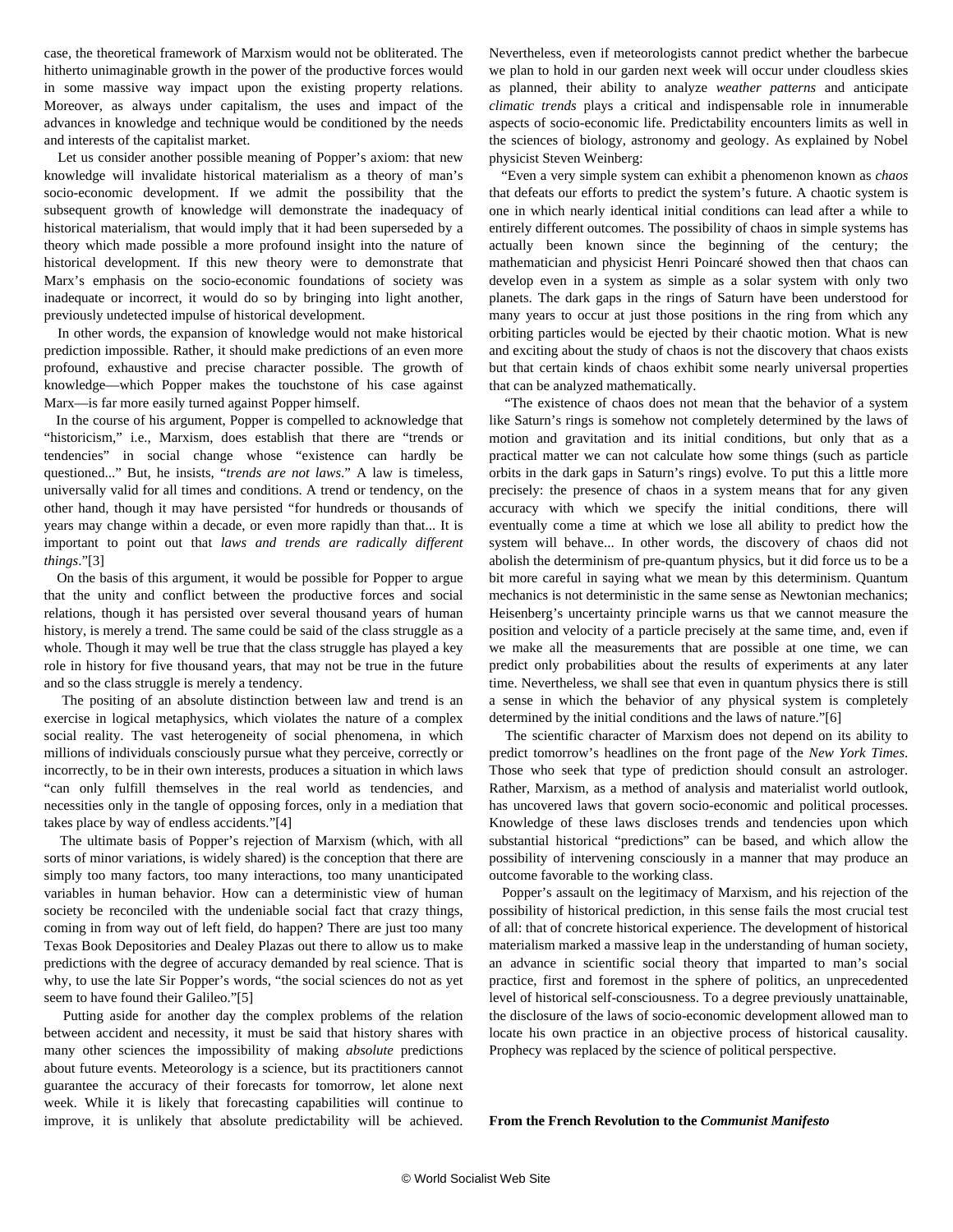The events of 1789-1794 certainly provided an impulse for the development of a science of history. A Revolution which had begun under the banner of Reason developed in a manner that no one had planned or foreseen. The struggle of political factions, which assumed an increasingly bloody and fratricidal character, culminating in the Reign of Terror, seemed to unfold with a logic whose momentum was as mad as it was unstoppable. Moreover, the outcome of all the terrible struggles of the revolutionary era did not at all realize the ideals which had been proclaimed by the Revolution and for whose realization so much blood had been shed. Out of the struggle for "Liberty, Equality and Fraternity" new forms of oppression had emerged.

 In the decades that followed the Revolution, a number of French historians and social thinkers—principally St. Simon, Thierry, Mignet and Guizot—recognized that the cataclysmic events of the 1790s arose on the basis of a struggle between conflicting social forces. St. Simon wrote specifically of the conflict between propertied and non-propertied classes. In 1820, Guizot defined the struggle of the 1790s in the following terms: "for over thirteen centuries France contained two peoples: conquerors and vanquished. For over thirteen centuries, the vanquished people fought to throw off the yoke of their conquerors. Our history is one of that struggle. In our times, a decisive battle has taken place. The battle is called revolution."[7]

 Guizot wrote as an unabashed defender of the "people," i.e., the Third Estate, against the aristocracy. But even as Guizot wrote, changes in the social structure of France, the development of capitalist industry, were revealing that the "people" were torn by inner social divisions. While industry developed at a far slower pace in France than in England, strikes had become sufficiently common in the former to be subjected by the Code Napoleon to harsh legal sanctions.

 The smashing of machinery, the so-called Luddite movement in which the struggles of the working class first were manifested, appeared initially in England in the 1770s. The Luddite movement became sufficiently threatening to require the use of troops against rioters in 1811-1812, and the British Parliament decreed the death penalty for machine-breaking in 1812. The first major recorded incidents of French Luddism began in 1817, and serious incidents continued for several decades. Similar developments occurred in other European countries and even in the United States.

 More developed forms of working class struggle, such as mass strikes, became increasingly common in France during the 1830s and 1840s. It is during this period that the word "socialism" makes its first appearance in France. According to the historian G.D.H. Cole, "The 'socialists' were those who, in opposition to the prevailing stress on the claims of the individual, emphasized the social element in human relations and sought to bring the social question to the front in the great debate about the rights of man let loose by the French Revolution and by the accompanying revolution in the economic field."[8]

 The first major work on the subject of French socialism was written by the German Lorenz Stein in 1842. The author defined socialism as "the systematic science of equality realized in economic life, state and society, through the rule of labor."[9]

 It is not my intention to present here a lecture on the origins and history of socialism. Rather, I intend only to indicate the changing social and intellectual context in which Marx and Engels began their extraordinary collaboration, developed the materialist conception of history, and in 1847 wrote the *Communist Manifesto.* What I wish particularly to stress is that their work reflected and anticipated in advanced theoretical terms the emergence within the general democratic movement of "the people" the new social division between the working class and the bourgeoisie.

 There is no more powerful refutation of the denial of the possibility of historical prediction than the text of the *Communist Manifesto*, the first truly scientific and still unsurpassed work of historical, socio-economic

and political perspective. In a few pages, Marx and Engels identified in the class struggle an essential driving force of history, outlined the economic and political processes out of which the modern, bourgeois, world emerged, and explained the world-historical revolutionary implications of the development of capitalist industry and finance.

 "The bourgeoisie, wherever it has got the upper hand, has put an end to all feudal, patriarchal, idyllic relations. It has piteously torn asunder the motley feudal ties that bound man to his 'natural superiors,' and has left remaining no other nexus between man and man than naked self-interest, than callous 'cash payment.' It has drowned the most heavenly ecstasies of religious fervor, of chivalrous enthusiasm, of philistine sentimentalism, in the icy water of egotistical calculation. It has resolved personal worth into exchange value, and in place of the numberless indefeasible chartered freedoms, has set up that single unconscionable freedom—Free Trade. In one word, for exploitation, veiled by political and religious illusions, it has substituted naked, shameless, direct, brutal exploitation.

 "The bourgeoisie has stripped of its halo every occupation hitherto honored and looked up to with reverent awe. It has converted the physician, the lawyer, the priest, the poet, the man of science, into its paid wage-laborers.

 "The bourgeoisie has torn away from the family its sentimental veil, and has reduced the family relation to a mere money relation...

 "The bourgeoisie cannot exist without constantly revolutionizing the instruments of production, and thereby the relations of production, and with them the whole relations of society. Conservation of the old modes of production in unaltered form, was, on the contrary, the first condition of existence for all earlier industrial classes. Constant revolutionizing of production, uninterrupted disturbance of all social conditions, everlasting uncertainty and agitation distinguish the bourgeois epoch from all earlier ones...

 "The bourgeoisie has through its exploitation of the world-market given a cosmopolitan character to production and consumption in every country... All old-established national industries have been destroyed or are being destroyed. They are dislodged by new industries, whose introduction becomes a life and death question for all civilized nations, by industries that no longer work up indigenous raw material, but raw material drawn from the remotest zones; industries whose products are consumed, not only at home, but in every quarter of the globe... In place of the old local and national seclusion and self-sufficiency, we have intercourse in every direction, universal inter-dependence of nations. And as in material, so also in intellectual production. National one-sidedness and narrow-sidedness and narrow-mindedness become more and more impossible, and from the numerous national and local literatures, there arises a world literature."[10]

 One must resist the urge to continue reading from this epochal work, to which nothing previously written can compare.

#### **Lessons of 1848**

 The *Manifesto* was published on the eve of the revolutionary eruptions that were to shake much of Europe in 1848. As Marx was later to note, the principal political actors in the drama of that year, particularly the pettybourgeois leaders of the democratic movement, sought to explain and justify their own actions by invoking the traditions of 1793. But in the halfcentury that had passed since Robespierre's Jacobins waged their life and death struggle against feudal reaction, the economic structure and social physiognomy of Europe had changed.

 Even as the advanced sections of the bourgeoisie sought to work out the forms of rule appropriate to the development of capitalism, the emergence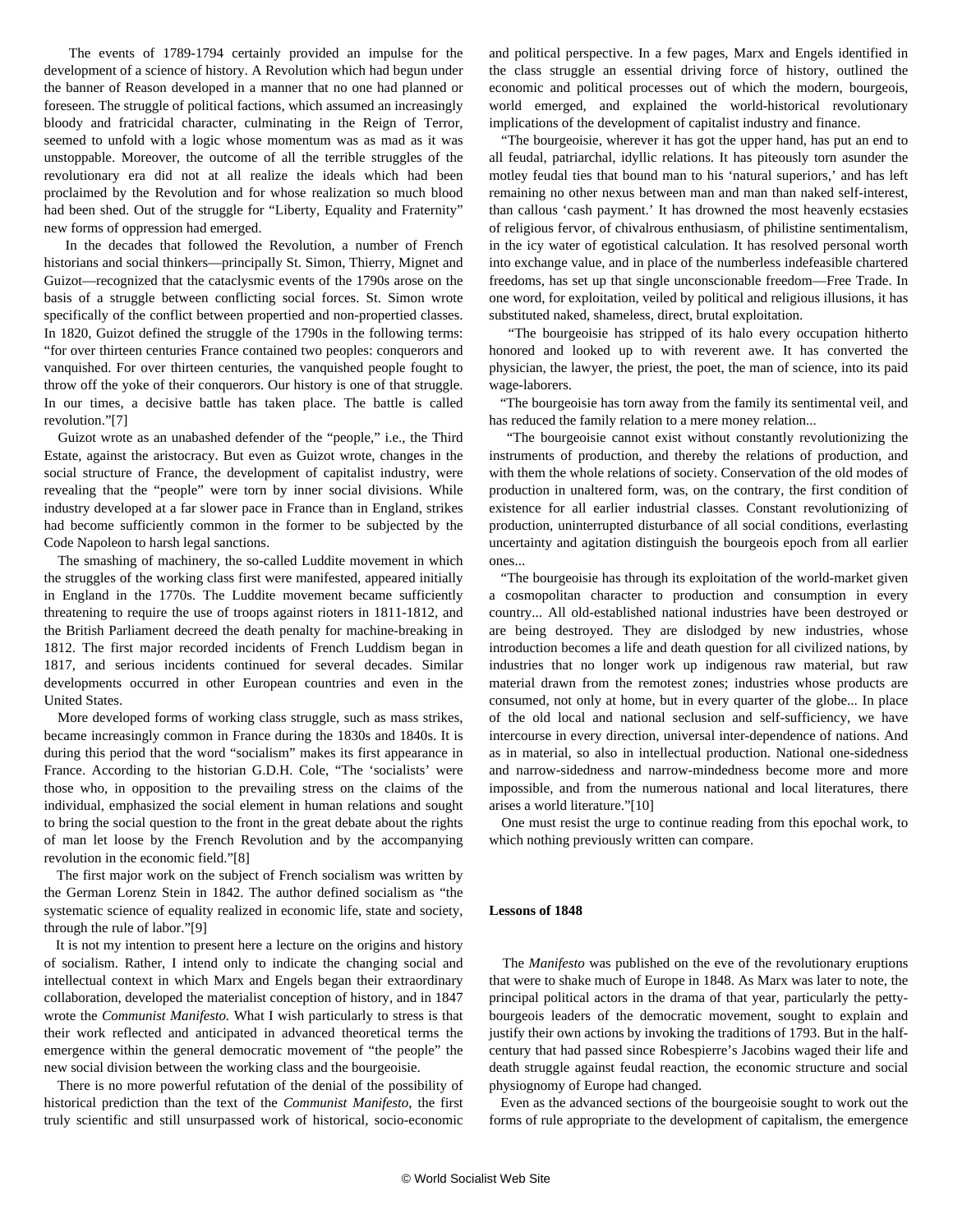of the working class as a significant social force fundamentally altered the political equation. However great the tensions between the rising bourgeoisie and the remnants of the aristocracy, with its roots in the feudal past, the discontent and demands of the new proletariat were perceived by the capitalist elite to be a more direct and potentially revolutionary threat to its interests. In France, the bourgeoisie reacted to the specter of socialist revolution by carrying out a massacre in Paris in June 1848.[11] In Germany, the bourgeoisie retreated from its own democratic program, and concluded an agreement with the old aristocracy, in opposition to the people, that left the old autocracy more or less intact.

 The *Communist Manifesto* anticipated and predicted the irreconcilable conflict between the bourgeoisie and the working class. The Revolutions of 1848 substantiated the analysis made by Marx and Engels. In their contemporaneous writings on the unfolding of the events of 1848 in France, in Germany and other parts of Europe, Marx and Engels—in the first practical application of the historical materialist method of analysis—disclosed the socio-economic and political logic that drove the bourgeoisie into the camp of reaction, and which produced the cowardly capitulation of the representatives of the democratic middle class before the offensive of aristocratic and bourgeois reaction.

 The revolutions of 1848 did not produce from the ranks of the radical petty bourgeoisie, let alone of the bourgeoisie, new Robespierres, Dantons and Marats. Marx and Engels recognized that the cowardly role played by the democratic representatives of the bourgeoisie and petty bourgeoisie was the political expression of the profound change in the social structure of Western Europe since the days of the Jacobin Terror more than a halfcentury earlier. They analyzed this change and drew from it far-reaching political conclusions that were to influence debates on the character of the Russian Revolution fifty years later. This analysis brought into usage a phrase—*Die Revolution in Permanenz—*that would reverberate throughout the twentieth century, above all in the writings of Leon Trotsky.

 In March 1850, Marx and Engels submitted to the Central Authority of the Communist League a report in which they summed up the major strategic lessons of the revolutionary struggles of 1848-49. They began by pointing out that the bourgeoisie utilized the state power that had fallen into its lap as a result of the uprising of the workers and popular masses against those very forces. It had even been prepared to share or return power to the representatives of the old autocracy in order to safeguard its position against the threat of social revolution from below.

 While the representatives of the big bourgeoisie had turned decisively to the right, Marx and Engels warned that the working class could expect the same from the representatives of the democratic petty bourgeoisie. They stressed that there existed fundamental differences in the social position and interests of the democratic petty bourgeoisie and the working class.

 "Far from desiring to transform the whole of society for the revolutionary proletarians, the democratic petty bourgeois strive for a change in social conditions by means of which the existing society will be made as tolerable and comfortable as possible for them...

 "... While the democratic petty bourgeois wish to bring the revolution to a conclusion as quickly as possible, and with the achievement, at most, of the above demands, it is our interest and our task to make the revolution permanent, until all more or less possessing classes have been forced out of their position of dominance, the proletariat has conquered state power, and the association of proletarians, not only in one country but in all the dominant countries of the world, has advanced so far that competition among the proletarians in these countries has ceased and that at least the decisive productive forces are concentrated in the hands of the proletarians. For us the issue cannot be the alteration of private property but only its annihilation, not the smoothing over of class antagonisms but the abolition of classes, not the improvement of existing society but the foundations of a new one."[12]

 Marx and Engels emphasized the need for the working class to maintain its political independence from the representatives of the democratic petty bourgeoisie, and not allow itself to be misled by their seductive rhetoric:

 "At the present moment, when the democratic petty bourgeois are everywhere oppressed, they preach in general unity and reconciliation to the proletariat, they offer it their hand and strive for the establishment of a large opposition party which will embrace all shades of opinion in the democratic party, that is, they strive to entangle the workers in a party organization in which general social-democratic phrases predominate, and serve to conceal their special interests, and in which the definite demands of the proletariat must not be brought forward for the sake of beloved peace. Such a union would turn solely to their advantage and altogether to the disadvantage of the proletariat. The proletariat would lose its whole independent, laboriously achieved position and once more be reduced to an appendage of official bourgeois democracy. This union must, therefore, be decisively rejected."[13]

 Even after the passage of 155 years, these words retain extraordinary political relevance. What is the Democratic Party in the United States, not to mention the Greens, except the political means by which the working class is subordinated, through the good offices of the liberal and reformminded middle class, to the interests of the capitalist ruling elites? Even when it came to discussing the electoral tactics of the working class party, Marx and Engels displayed astonishing political prescience:

 "... Even where there is no prospect whatever of their being elected, the workers must put up their own candidates in order to preserve their independence, to count their forces and to lay before the public their revolutionary attitude and party standpoint. In this connection they must not allow themselves to be bribed by such arguments of the democrats as, for example, that by so doing they are splitting the democratic party and giving the reactionaries the possibility of victory. The ultimate purpose of such phrases is to dupe the proletariat."[14]

 Marx and Engels concluded their report by emphasizing that the workers themselves "must do the utmost for their final victory by making it clear to themselves what their class interests are, by taking up their position as an independent party as soon as possible and by not allowing themselves to be misled for a single moment by the hypocritical phrases of the democratic petty bourgeois into refraining from the independent organization of the party of the proletariat. Their battle cry must be: The Revolution in Permanence."[15]

 The principal strategic and tactical issues that would confront the international revolutionary socialist movement during the next century—and even up to our own time—were anticipated in this extraordinary document: the relationship between the bourgeoisie, the petty bourgeoisie and the working class; the attitude of the working class to the democratic parties of the petty bourgeoisie; the significance of the struggle for the political independence of the working class; the essentially international character of the socialist revolution, and the universal liberating program of socialism—that is, the abolition of all forms of class oppression.

 But in an even more profound sense, this document marks a new stage in the development of mankind. As it is through the emergence of *homo sapiens sapiens* that nature in general achieves consciousness of itself, it is with the development of Marxism that humankind arrives at the point of being, in the deepest sense of the term, historically self-conscious. The making of history by human beings, their conscious rearrangement of the social relations within which they exist, becomes a programmatic question. Having attained a scientific insight into the laws of his own economic, social, and political development, man is able to foresee and construct in his own mind ("teleologically posit") a realistic image of the future, and adapt his own practice, as required by objective conditions, so that this future can be realized.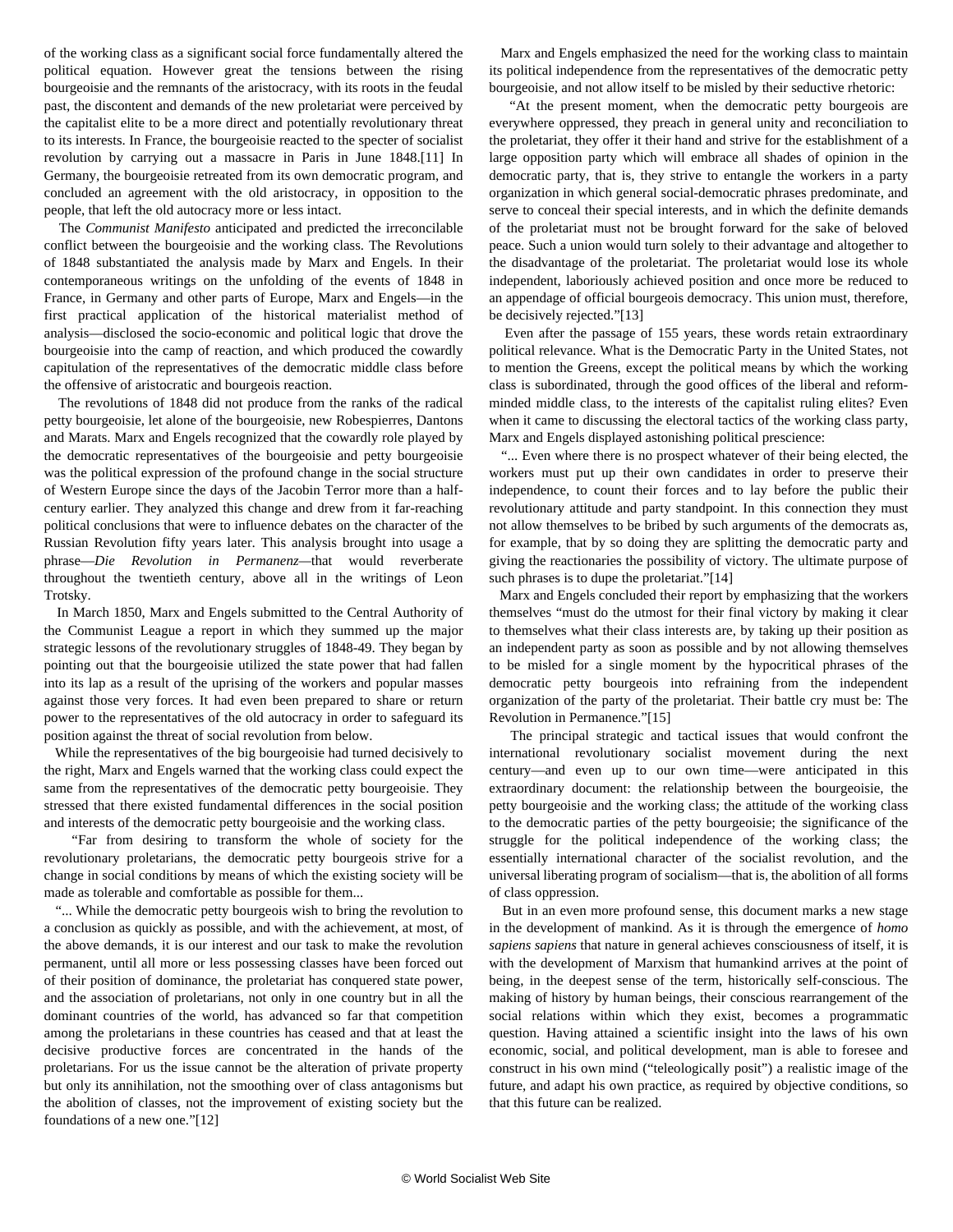#### **Marxism and the "Russian Question"**

 I believe it can be argued that it was within the Russian Social Democratic movement that Marxism as a science of historical and political perspective attained its highest development. In no other section of the international workers movement, including Germany, was there so persistent an effort to derive the appropriate forms of political practice from a detailed analysis of the socio-economic conditions. This is, perhaps, explained by the fact that Russia, on account of its backwardness, at least in comparison to Western Europe, presented to Marxism an exceptional challenge.

 When Marxism first began to attract the attention of the radical democratic intelligentsia of Russia, none of the objective socio-economic conditions that were assumed to be essential for the development of a socialist movement existed in the country. Capitalist development was still in its most rudimentary stages. There existed little in the way of industry. The Russian proletariat had barely begun to emerge as a distinct social class, and the native bourgeoisie was politically amorphous and impotent.

 What relevance, then, could Marxism, a movement of the urban proletariat, have for the political development of Russia? In his "Open Letter to Engels," the populist Pyotr Tkachev argued that Marxism was not relevant to Russia, that socialism could never be achieved in Russia through the efforts of the working class, and that if there were to be a revolution it would arise on the basis of peasant struggles. He wrote:

 "May it be known to you that we in Russia have not at our command a single one of the means of revolutionary struggle which you have at your disposal in the West in general and in Germany in particular. We have no urban proletariat, no freedom of the press, no representative assembly, nothing that could allow us to hope to unite (in the present economic situation) the downtrodden, ignorant masses of working people into a single, well-organized, disciplined workers' association." [16]

 The refutation of such arguments required that Russian Marxists undertake an exhaustive analysis of what was often referred to as "our terrible Russian reality." The almost endless debate over "perspectives" dealt with such essential questions as: (1) Whether there existed in Russia objective conditions for the building of a socialist party; (2) Assuming that such conditions did exist, on what class should that party base its revolutionary efforts? (3) What would be the class character, in objective socio-economic terms, of the future revolution in Russia—bourgeoisdemocratic or socialist? (4) What class would provide political leadership to the mass popular struggle against the tsarist autocracy? (5) In the development of the revolutionary struggle against tsarism, what would be the relationship between the major classes opposed to tsarism—the bourgeoisie, peasantry and working class? (6) What would be the political outcome, the form of government and state, that would arise on the basis of the revolution?

 It was Plekhanov who first tackled these questions in a systematic manner in the 1880s and provided the programmatic foundation for the development of the Russian Social Democratic movement. He answered emphatically, as was his wont, that the coming revolution in Russia would be of a bourgeois-democratic character. The task of this revolution would be the overthrow of the tsarist regime, the purging of state and society of Russia's feudal legacy, the democratization of political life, and the creation of the best conditions for the full development of a modern capitalist economy.

 The political outcome of the revolution would be, and could be nothing other than, a bourgeois-democratic parliamentary regime, along the lines of what existed in the advanced bourgeois states of Western Europe. Political power in this state would rest in the hands of the bourgeoisie. Given the economic backwardness of Russia, the overwhelming majority of whose population consisted of illiterate or semi-literate peasants in the far-flung countryside, there could be no talk of an immediate transition to socialism. There simply did not exist within Russia the objective economic prerequisites for so radical a transformation.

 The task of the working class was to conduct the fight against tsarist autocracy as the most militant social force within the democratic camp, while recognizing and accepting the objectively bourgeois-democratic limits imposed upon the revolution by the level of Russia's socioeconomic development. This entailed, unavoidably, some form of political alliance with the liberal bourgeoisie in the struggle against tsarism. While maintaining its political independence, the Social Democratic party would not overstep its historically assigned role as the oppositional force within the framework of a bourgeois-ruled democracy. It would strive to move the bourgeois regime as far as possible toward the implementation of programs of a progressive character, without calling into question the capitalist character of the economy and the maintenance of bourgeois property.

 Plekhanov's program did not represent an explicit disavowal of socialist objectives. The "Father of Russian Marxism" would have denied indignantly that any such inference could be drawn from his program. Rather, these objectives were transferred, in deference to the existing level of Russian socio-economic development, to the indefinite future. While Russia developed gradually along capitalist lines and toward a level of economic maturity that would make the transition to socialism possible, the Social Democratic movement would utilize the opportunities provided by bourgeois parliamentarianism to continue the political education of the working class, preparing it for the eventual, though distant, conquest of power.

 To sum up, Plekhanov developed in its most finished form a "twostage" theory of revolution. First, the bourgeois-democratic revolution and the consolidation of capitalist rule. Second, after a more or less prolonged period of economic and political development, the working class—having completed the necessarily protracted period of political apprenticeship—would carry through the second, socialist stage of the revolution.

 For nearly two decades, Plekhanov's analysis of the driving forces and the socio-economic and political character of the coming revolution provided the imposing programmatic foundation upon which the Russian Social Democratic Labor Party was built. However, by the turn of the twentieth century—and certainly as a consequence of the outbreak of revolution in January 1905—the weaknesses in Plekhanov's perspectives began to emerge. The historical framework employed by Plekhanov drew heavily on the revolutionary experience of Western Europe, beginning with the French Revolution of 1789-1794. The two-stage theory of revolution assumed that developments in Russia would proceed along the lines of the old and familiar pattern. The bourgeois revolution in Russia would, as in France, bring the bourgeoisie to power. No other outcome was possible.

 Notwithstanding his often brilliant commentaries on the dialectic—which, as a matter of abstract logic Plekhanov could explain very well—there was a very definite element of formal logic in his analysis of the Russian Revolution. As  $A = A$ , a bourgeois revolution equals a bourgeois revolution. What Plekhanov failed to consider was the manner in which profound differences in the social structure of Russia, not to mention Europe and the world as a whole, affected his political equation and the political calculations that flowed from it. The question that had to be asked was whether the bourgeois revolution in the twentieth century could be considered identical to the bourgeois revolution in the eighteenth century, or even in the mid-nineteenth century? This required that the *category* of *bourgeois revolution* be examined not only from the standpoint of its outer political form, but from the broader and more profound standpoint of its socio-economic content.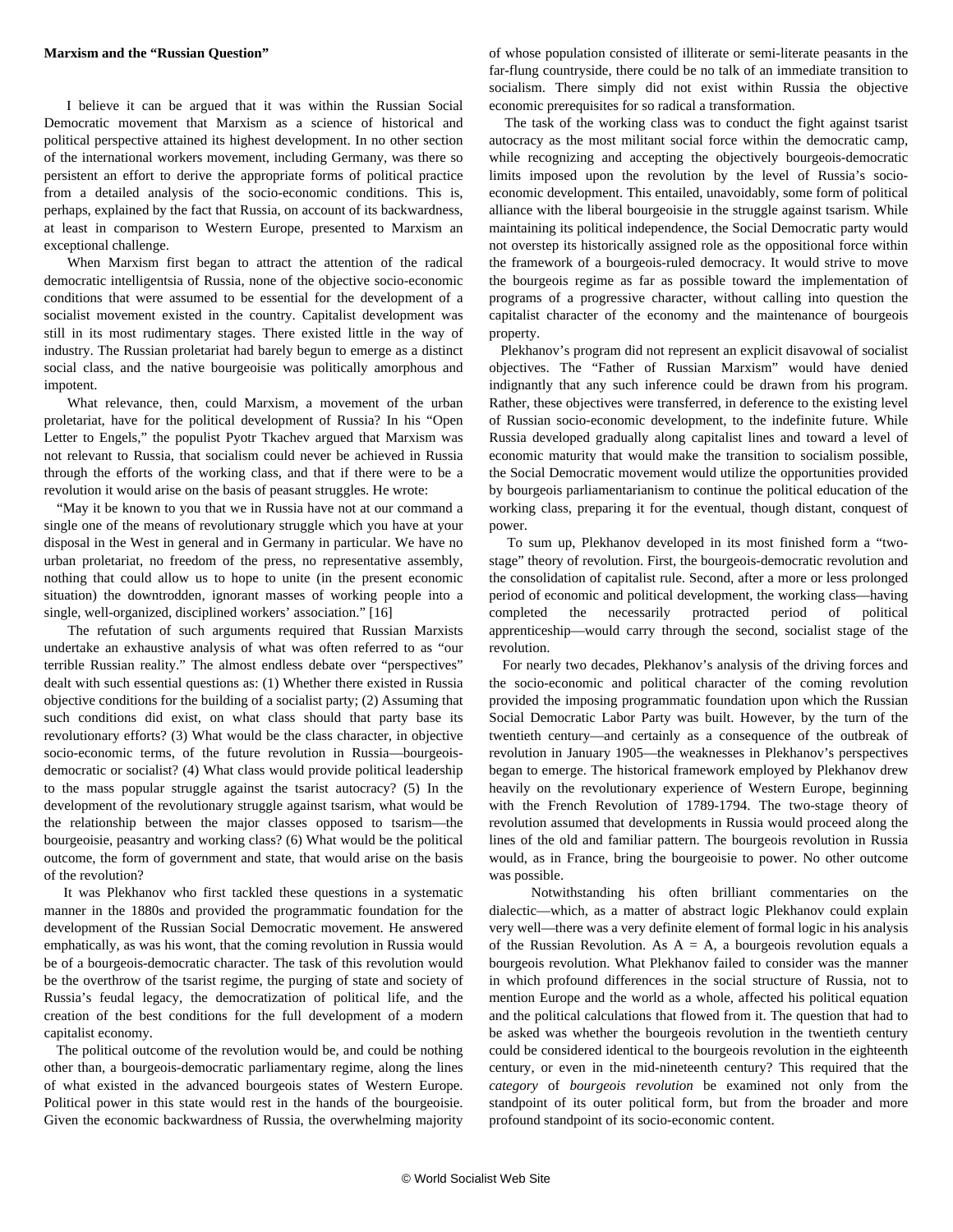#### **Lenin and the democratic dictatorship**

 Lenin addressed this weakness in his analysis of the Russian Revolution. What were the historical tasks, Lenin asked, associated with the great bourgeois revolutions? That is, what were the critical problems of social and economic, as well as political, development that were tackled in the bourgeois revolutions in earlier historical periods?

 The main tasks undertaken by these bourgeois revolutions were the liquidation of all remnants of feudal relations in the countryside and the achievement of national unity. In Russia, it was the first problem that loomed largest. The carrying through of the bourgeois-democratic revolution would entail a massive peasant uprising against the old landlords, and the expropriation and nationalization of their large estates.

 Such measures, however, would not be welcomed by the Russian bourgeoisie, which, as a property-owning class, did not relish nor seek to encourage expropriation in any form. Though the nationalization of the land was, in an economic sense, a *bourgeois measure* that would in the long term facilitate the development of capitalism, the bourgeoisie was too deeply rooted in the defense of property to support such a measure. In other words, the Russian bourgeoisie was not to be relied on to carry through the bourgeois revolution. In Russia, therefore, the bourgeois revolution of the early twentieth century would have a social dynamic and assume a political form fundamentally different from the earlier bourgeois revolutions. The tasks of the bourgeois and democratic revolutions could be carried through only in the face of a determined counterrevolutionary alliance of the tsarist autocracy and the big bourgeoisie, on the basis of an alliance between the Russian working class and the dispossessed and impoverished peasant masses.

 The question remained: what was to be the political form of the state power that would emerge from this great worker-peasant upheaval? In what amounted to a clear break with Plekhanov's perspective of a moreor-less conventional bourgeois-democratic parliamentary regime, Lenin proposed a new and very different political outcome to the overthrow of the autocracy: *a democratic dictatorship of the proletariat and the peasantry*.

 With this term, Lenin indicated that he foresaw a government of the most radical democratic character, formed on the basis of an alliance of the Russian Social Democracy and the most politically radical representatives of the peasantry. However, he denied explicitly that such a revolutionary democratic regime would attempt to carry out measures of a socialist character. He wrote in March 1905:

 "If Social Democracy sought to make the socialist revolution its immediate aim, it would assuredly discredit itself. It is precisely such vague and hazy ideas of our 'Socialist-Revolutionaries' that Social Democracy has always combated. For this reason Social Democracy has constantly stressed the bourgeois nature of the impending revolution in Russia and insisted on a clear line of demarcation between the democratic minimum program and the socialist maximum program. Some Social Democrats, who are inclined to yield to spontaneity, might forget all this in time of revolution, but not the Party as a whole. The adherents of this erroneous view make an idol of spontaneity in their belief that the march of events will compel the Social Democratic Party in such a position to set about achieving the socialist revolution, despite itself. Were this so, our program would be incorrect, it would not be in keeping with the 'march of events,' which is exactly what the spontaneity worshippers fear; they fear for the correctness of our program. But this fear ... is entirely baseless. Our program is correct. And the march of events will assuredly confirm this more and more fully as time goes on. It is the march of events

that will 'impose' upon us the imperative necessity of waging a furious struggle for the republic and, in practice, guide our forces, the forces of the politically active proletariat, in this direction. It is the march of events that will, in the democratic revolution, inevitably impose upon us such a host of allies from among the petty bourgeoisie and the peasantry, whose real needs will demand the implementation of our minimum program, that any concern over too rapid a transition to the maximum program is simply absurd."[17]

#### **Trotsky and the Permanent Revolution**

 In late 1904, on the eve of the revolutionary upheavals of the approaching new year, the 25-year-old Leon Trotsky outlined a strikingly original analysis of the socio-economic and political dynamic of the antitsarist struggle in Russia. He rejected any formalistic approach to the elaboration of Russian perspectives. The democratic revolution in the Russia of the early twentieth century could not simply repeat the forms taken by the anti-autocratic revolutions 50, let alone 100 years earlier. First of all, the development of capitalism on a European and world scale was on an incomparably higher level than in the earlier historical periods. Even Russian capitalism, though economically backward relative to the most advanced European states, possessed a capitalist industry infinitely more developed than that which had existed in the mid-nineteenth, let alone the late eighteenth century.

 The development of Russian industry, financed by French, English and German capital, and highly concentrated in several strategic industries and key cities, had produced a working class that, though constituting a small percentage of the national population, occupied an immense role in its economic life. Moreover, since the mid-1890s, the Russian workers' movement had assumed a highly militant character, attained a high level of class consciousness, and played a far more prominent and consistent role in the struggle against the tsarist autocracy.

 The objection raised by Trotsky to not only the two-stage revolution perspective of Plekhanov but also the democratic dictatorship hypothesized by Lenin was that both concepts imposed upon the working class a self-limiting ordinance that would prove, in the course of the actual development of the revolution, entirely unrealistic. The assumption that there existed a Chinese wall between the democratic and socialist stages of the revolution, and that the working class, once it had overthrown the tsar, would then proceed to confine its social struggles to that which was acceptable within the framework of the capitalist system, was highly dubious. As the working class sought to defend and extend the gains of the democratic revolution, and fought to realize its own social interests, it would inevitably come into conflict with the economic interests of the employers and the capitalist system as a whole. In such a situation—i.e., a bitter strike by workers against a reactionary and recalcitrant employer—what attitude would be taken by the working class deputies or ministers holding responsible posts within a "democratic dictatorship"? Would they side with the employers, tell the workers that their demands exceeded what was permissible within the framework of capitalism, and instruct them to bring their struggle to a conclusion?

 The position taken by Plekhanov and (in the aftermath of the 1903 split in the Russian Social Democratic Labor Party—RSDLP) the Mensheviks was that socialists would avoid this political dilemma by refusing to participate in a post-tsarist bourgeois government. The demands of their two-stage perspective required, as a matter of principle, political abstention.

 This meant, in effect, that all political power was being ceded, as a matter of historical and political necessity, to the bourgeoisie. Aside from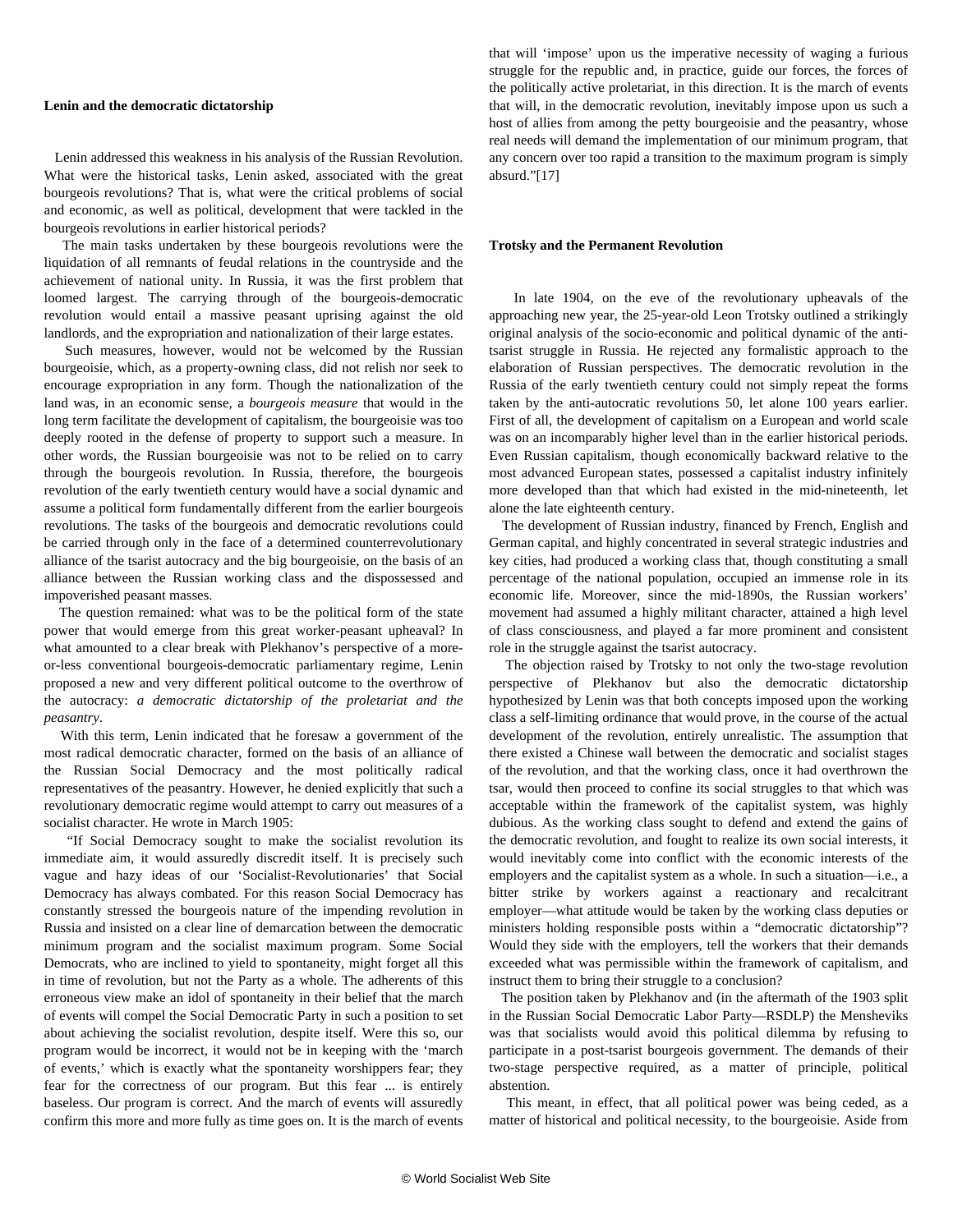the schematic and formalistic character of this argument, it actually ignored the political reality that the policy that arose from the two-stage perspective would in all likelihood lead to the shipwreck of the democratic revolution itself. Given the cowardly character of the Russian bourgeoisie, its morbid fear of the working class, its two-faced and essentially capitulatory attitude toward the tsarist autocracy, there was no reason to believe, Trotsky argued, that the Russian liberal bourgeoisie would behave any less treacherously when confronted with revolution than the German bourgeoisie in 1848-1849.

 As for the formulation employed by Lenin, it envisaged a revolutionary dictatorship in which the socialists wielded power alongside the representatives of the peasantry. But it failed to indicate which class would predominate in this governmental arrangement, or how it would negotiate the inner tension between the socialistic strivings of the working class and the bourgeois-capitalist limitations of the democratic dictatorship. Trotsky insisted that no way could be found out of this dilemma on the basis of capitalism or within the framework of the democratic dictatorship advanced by Lenin.

 The only viable political program for the working class was one that accepted that the social and political dynamic of the Russian revolution led inexorably to the conquest of power by the working class. The democratic revolution in Russia (and, more generally, in countries with a belated bourgeois development) could only be completed, defended and consolidated through the assumption of state power by the working class, with the support of the peasantry. In such a situation, severe encroachments on bourgeois property would be inevitable. The democratic revolution would assume an increasingly socialistic character.

 It is difficult to appreciate, especially 100 years later, the impact of Trotsky's argument upon Russian and, more broadly, European socialists. To argue that the working class in backward Russia should strive to conquer political power, that the coming revolution would assume a socialistic character, seemed to fly in the face of every assumption held by Marxists about the objective economic prerequisites for socialism. Economically advanced Britain was ripe for socialism (although its working class was among the most conservative in Europe). Perhaps France and Germany. But backward Russia? Impossible! Madness!

 Trotsky's anticipation of a proletarian socialist revolution in Russia was certainly an intellectual *tour de force*. But even more extraordinary was the theoretical insight that enabled Trotsky to refute what had been universally accepted as the unanswerable objection to the conquest of power by the working class and the development of the revolution along socialistic, rather than simply bourgeois-democratic lines—that is, the absence of the economic prerequisites within Russia for socialism.

 This objection could not be answered if the prospects for socialism in Russia were considered within the framework of the national development of that country. It could not be denied that the national development of the Russian economy had not attained a level necessary for the development of socialism. But what if Russia was analyzed not simply as a national entity, but as an integral part of world economy? Indeed, inasmuch as the expansion of Russian capitalism was bound up with the inflow of international capital, the Russian developments could be understood only as the expression of a complex and unified world process.

 As the Russian Revolution unfolded in 1905, Trotsky argued that "capitalism has converted the whole world into a single economic and political organism.... This immediately gives the events now unfolding an international character, and opens up a wide horizon. The political emancipation of Russia led by the working class will raise that class to a height as yet unknown in history, which will transfer to it colossal power and resources, and make it the initiator of the liquidation of world capitalism, for which history has created all the objective conditions."[18]

 Permit me to quote from an assessment that I made several years ago of Trotsky's analysis of the driving forces of Russian and international revolutionary processes:

 "Trotsky's approach represented an astonishing theoretical breakthrough. As Einstein's relativity theory—another gift of 1905 to mankind—fundamentally and irrevocably altered the conceptual framework within which man viewed the universe and provided a means of tackling problems for which no answers could be found within the straitjacket of classical Newtonian physics, Trotsky's theory of Permanent Revolution fundamentally shifted the analytical perspective from which revolutionary processes were viewed. Prior to 1905, the development of revolutions was seen as a progression of national events, whose outcome was determined by the logic of the nation's internal socio-economic structure and relations. Trotsky proposed another approach: to understand revolution, in the modern epoch, as essentially a world-historic process of social transition from class society, rooted politically in nation-states, to a classless society developing on the basis of a globally integrated economy and internationally unified mankind.

 "I do not believe that the analogy to Einstein is far-fetched. From an intellectual standpoint, the problems facing revolutionary theorists at the turn of the twentieth century were similar to those confronting physicists. Experimental data was accumulating throughout Europe that could not be reconciled with the established formulae of Newtonian classical physics. Matter, at least at the level of sub-atomic particles, was refusing to behave as Mr. Newton had said it should. Einstein's relativity theory provided the new conceptual framework for understanding the material universe.

 "In a similar sense, the socialist movement was being confronted with a flood of socio-economic and political data that could not be adequately processed within the existing theoretical framework. The sheer complexity of the modern world economy defied simplistic definitions. The impact of world economic development manifested itself, to a heretofore unprecedented extent, in the contours of each national economy. Within even backward economies there could be found—as a result of international foreign investment—certain highly advanced features. There existed feudalist or semi-feudalist regimes, whose political structures were encrusted with the remnants of the Middle Ages, that presided over a capitalist economy in which heavy industry played a major role. Nor was it unusual to find in countries with a belated capitalist development a bourgeoisie that showed less interest in the success of 'its' democratic revolution than the indigenous working class. Such anomalies could not be reconciled with formal strategical precepts whose calculations assumed the existence of social phenomena less riven by internal contradictions.

 "Trotsky's great achievement consisted in elaborating a new theoretical structure that was equal to the new social, economic and political complexities. There was nothing utopian in Trotsky's approach. It represented, rather, a profound insight into the impact of world economy on social and political life. A realistic approach to politics and the elaboration of effective revolutionary strategy was possible only to the extent that socialist parties took as their objective starting point the predominance of the international over the national. This did not simply mean the promotion of international proletarian solidarity. Without understanding its essential objective foundation in world economy, and without making the objective reality of world economy the basis of strategical thought, proletarian internationalism would remain a utopian ideal, essentially unrelated to the program and practice of nationally based socialist parties.

 "Proceeding from the reality of world capitalism, and recognizing the objective dependence of Russian events on the international economic and political environment, Trotsky foresaw the inevitability of a socialist development of Russia's revolution. The Russian working class would be compelled to take power and adopt, to one extent or another, measures of a socialist character. Yet, in proceeding along socialist lines, the working class in Russia would inevitably come up against the limitations of the national environment. How would it find a way out of its dilemma? By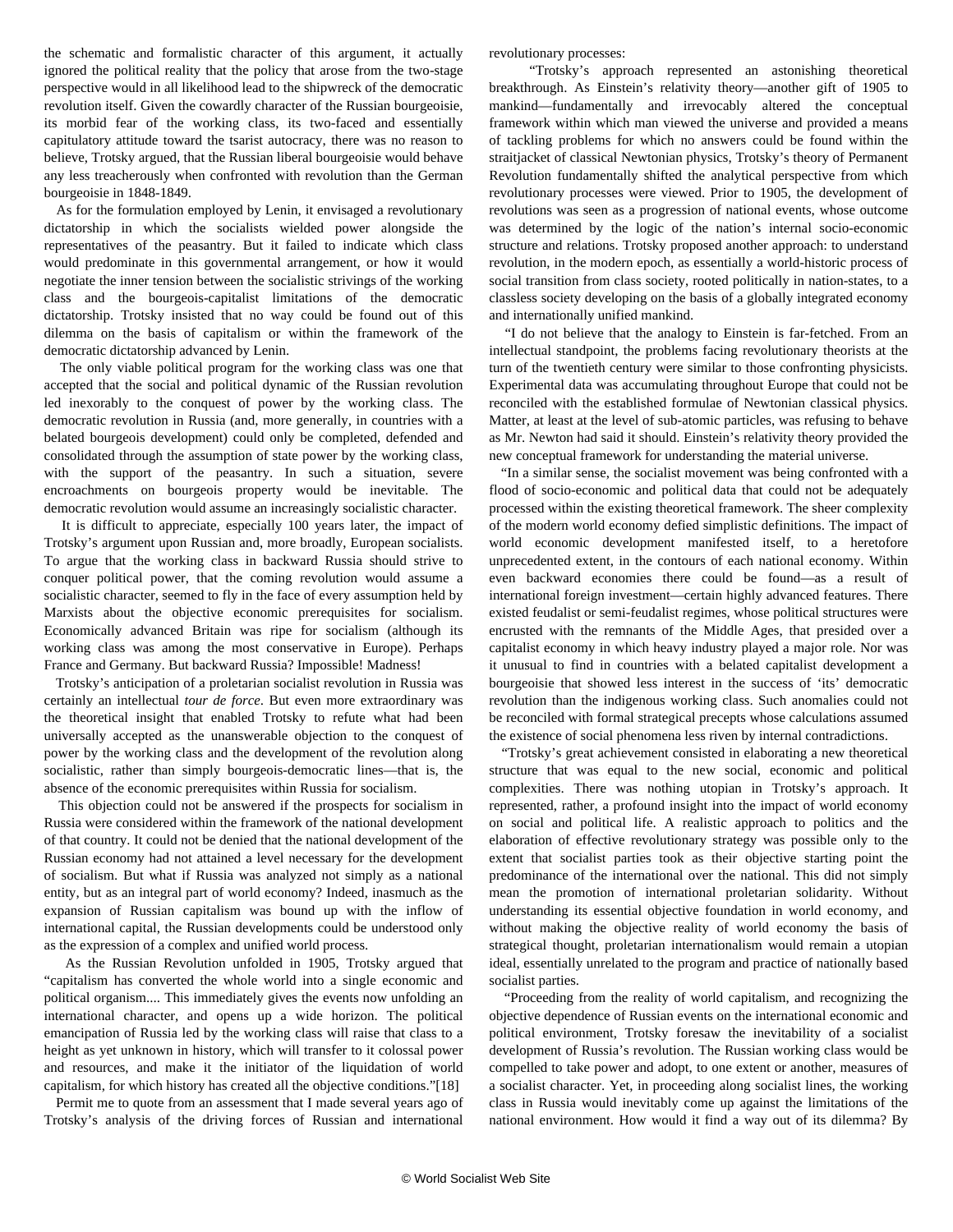linking its fate to the European and world revolution of which its own struggle was, in the final analysis, a manifestation.

 "This was the insight of a man who, like Einstein, had just reached his 26th birthday. Trotsky's theory of Permanent Revolution made possible a realistic conception of world revolution. The age of national revolutions had come to an end—or, to put it more precisely, national revolutions could be understood only within the framework of the international socialist revolution."[19]

 Let me sum up Trotsky's perspective of Permanent Revolution: Whether the economic prerequisites existed for socialism in Russia or any other country, he argued, depended ultimately not upon its own national level of economic development, but, rather, on the general level attained by the growth of the productive forces and the depth of capitalist contradictions on a world scale. In countries such as Russia, with a belated capitalist development, where the bourgeoisie was unable and unwilling to carry through its own democratic revolution, the working class would be compelled to come forward as the revolutionary force, rally behind it the peasantry and all other progressive elements within society, take power into its own hands and establish its revolutionary dictatorship, and proceed, as conditions might require, to encroach upon bourgeois property and embark upon tasks of a socialist character. Thus, the democratic revolution would grow into a socialist revolution, and in this way acquire the character of a "Revolution in Permanence," breaking down and overcoming all obstacles that stood in the way of the liberation of the working class. However, lacking within the national framework the economic resources necessary for socialism, the working class would be obliged to seek support for its revolution on an international scale.

 But this reliance would not be based on utopian hopes. Rather, the unfolding revolution, though it began on a national basis, would reverberate internationally, escalating international class tensions and contributing to the radicalization of workers throughout the world. Thus, Trotsky maintained:

 "The completion of the socialist revolution within national limits is unthinkable.... The socialist revolution begins on a national arena, it unfolds on an international arena, and is completed on the world arena. Thus, the socialist revolution becomes a permanent revolution in a newer and broader sense of the word: it attains completion only in the final victory of the new society on our entire planet."[20]

 Trotsky's theory of permanent revolution, which argued that the democratic revolution could be carried through only on the basis of the conquest of political power by the working class, supported by the peasantry, overthrew the most basic assumptions of Russian Social Democracy. Even in 1905, as the revolution unfolded with an energy that astonished all Europe, the Menshevik faction of the RSDLP derided Trotsky's perspective as a dangerous, adventurist exaggeration of the political alternatives open to the working class. The Menshevik position was summed up in a pamphlet by Martynov:

 "Which form might this struggle for revolutionary hegemony between the bourgeoisie and the proletariat take? We should not fool ourselves. The coming Russian revolution shall be a bourgeois revolution: this means that whatever its vicissitudes, even if the proletariat were momentarily to find itself in power, in the final analysis it will secure to greater or smaller extent the rule of all or some of the bourgeois classes, and even if it were most successful, even if it replaced tsarist autocracy with the democratic republic, even in that case it would secure the complete political rule of the bourgeoisie. The proletariat can get neither complete nor assume partial political power in the state until it makes the socialist revolution. This is the undisputed postulate which separates us from the opportunism of the Jauresists. But if that is so, then the coming revolution cannot realize any political forms *against the will of the whole* bourgeoisie, since it is this last which is destined to rule tomorrow. If that is so, then by simply *frightening* the majority of the bourgeois elements

the revolutionary proletarian struggle could lead to only one result—to the re-establishment of absolutism in its initial form. The proletariat will not, of course, hold back in light of this possible result, it will not refrain from frightening the bourgeoisie *at the very worst*, if the matter is leading decisively to a situation where a feigned constitutional compromise would revive and strengthen the decaying autocracy. But when coming into struggle, the proletariat does not, of course, have in mind such an unfortunate outcome."

 Martynov's pamphlet expressed with almost embarrassing frankness the political psychology of the Mensheviks—which not only insisted on the bourgeois character of the revolution, but which also considered a misfortune the prospect of an open clash with the bourgeoisie. Such a clash was to be regretted because it pressed against the inviolable bourgeois limits of the revolution. In opposition to Trotsky, the Mensheviks insisted that the Russian Social-Democratic movement "has no right to become tempted by the illusion of power...."

 It is not possible within the framework of this lecture to review the extended controversy—spanning more than a decade—provoked by Trotsky's perspective. I will confine myself to only the most critical points. The Mensheviks categorically rejected the possibility of a socialist revolution in Russia, and the Bolsheviks, while rejecting any form of political adaptation to the liberal bourgeoisie, insisted as well on the objectively bourgeois character of the revolution.

 What, then, accounted for the shift in the political line of the Bolsheviks that made possible the conquest of power in 1917? I believe that the answer to this question must be found in the impact of the outbreak of World War I on Lenin's appraisal of the dynamic of the Russian Revolution. His recognition that the war represented a turning point in the development and crisis of capitalism as a world system compelled Lenin to reconsider his perspective of the democratic dictatorship in Russia. The involvement of Russia in the imperialist war expressed the dominance of international over national conditions. The Russian bourgeoisie, inextricably implicated in the reactionary network of imperialist economic and political relations, was organically hostile to democracy. The carrying through of the unresolved democratic tasks confronting Russia fell upon the working class, which would mobilize behind it the peasantry. And even though there did not exist within an isolated Russia the economic prerequisites for socialism, the crisis of European capitalism—the existence of a maturing revolutionary crisis of which the war itself was a distorted and reactionary expression—would create an international political environment that would make possible the linking up of the Russian and European-wide revolution.

 The revolutionary upheavals in Russia would provide a massive impulse for the eruption of world socialist revolution. Upon returning to Russia in April 1917, Lenin carried through a political struggle to reorient the Bolshevik Party on the basis of an internationalist political perspective that was based, in all essentials, upon Trotsky's Theory of Permanent Revolution. This shift laid the political basis for the alliance of Lenin and Trotsky, and for the victory of the October 1917 Revolution.

 Despite Mr. Popper's objection that it is impossible to predict the future, the events of 1905, 1917 and subsequent revolutions throughout the twentieth century tended stubbornly to unfold very much as Trotsky had said they would. In countries with a belated bourgeois development, the national capitalist class would prove time again that it was incapable of carrying through its own democratic revolution. The working class would be confronted with the task of conquering state power, accepting responsibility for the completion of the democratic revolution, and, in so doing, it would attack the foundations of capitalist society and initiate the socialist transformation of the economy. Again and again, in one or another country—in Russia in 1917, in Spain in 1936-1937, in China, Indochina and India in the 1940s, in Indonesia in the 1960s, in Chile and throughout Latin America in the 1970s, in Iran in 1979, and in